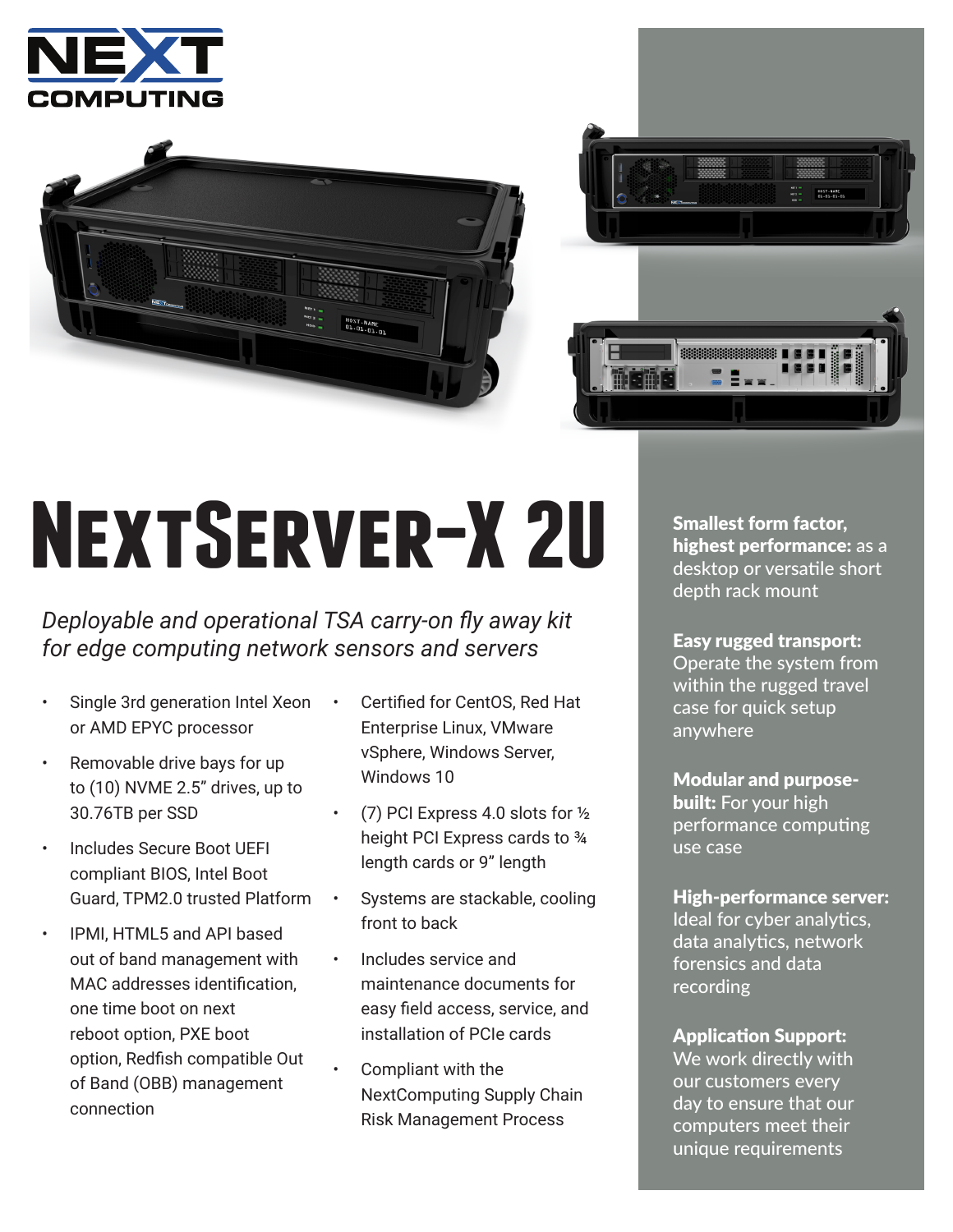## **NextServer-X 2U**

| <b>Available CPUs</b>                  | · Single Intel Xeon 3rd generation up to Platinum 36 core/72 Hyperthreading<br>AMD EPYC™ 3rd generation Processor up to 64 core/128 Hyperthreading                                                                                                                                                                                                                                                                |
|----------------------------------------|-------------------------------------------------------------------------------------------------------------------------------------------------------------------------------------------------------------------------------------------------------------------------------------------------------------------------------------------------------------------------------------------------------------------|
| <b>Memory</b>                          | 3200 MHz ECC RAM to 2TB                                                                                                                                                                                                                                                                                                                                                                                           |
| <b>PCI Expansion</b>                   | (7) PCI Express 4.0 slots for 1/2 height PCI Express cards to 34 length cards or<br>9" length                                                                                                                                                                                                                                                                                                                     |
| <b>Storage</b>                         | • Removable drive bays for up to (10) NVME 2.5" drives capacities up to<br>30.76TB per high endurance data recording SSD<br>• Up to (2) additional fixed NVMe M.2 4.0 SSDs to 8TB each<br>Up to (2) removable 6G SATA SSDs rear access up to 8TB each<br>• Optional single or dual (4) port NVME HBA cards to support up to (8)<br>removable U.2 NVMe SSDs. Additional (2) motherboard OCuLink NVMe<br>interfaces |
| <b>Sustained Read/</b><br><b>Write</b> | NVME to 3.5GB/second per drive (up to 6 drives total)                                                                                                                                                                                                                                                                                                                                                             |
| <b>Network</b>                         | • Options for multiple 4x1G, 4x10G SFP+, 2x25G SF28, 2x40G QSFP28,<br>1x100G, 2x100G QSFP28 NIC cards<br>Standard: (2) 10Gbps Ethernet Ports and IPMI (Remote Management)<br>$\bullet$                                                                                                                                                                                                                            |
| AI                                     | Options for NVIDIA A2 Tensor Core GPU(s) for Artificial Intelligence (AI)/<br>machine learning at the Edge                                                                                                                                                                                                                                                                                                        |
| <b>Security</b>                        | Secure Boot UEFI compliant BIOS, Boot Guard, TPM2.0                                                                                                                                                                                                                                                                                                                                                               |
| <b>Remote Management</b>               | IPMI, HTML5 and API based out of band management with MAC addresses<br>identification, one time boot on next reboot option, PXE boot option, Redfish<br>compatible Out of Band (OBB) management connection                                                                                                                                                                                                        |
| <b>Operating Systems</b>               | • Red Hat and Cent OS Enterprise Linux<br>• VMWare vSphere<br>• Windows Server, Windows 10                                                                                                                                                                                                                                                                                                                        |
| <b>Power</b>                           | 1+1 hot swap redundant 600W 80 Plus Platinum PSU                                                                                                                                                                                                                                                                                                                                                                  |
| <b>Display</b>                         | Configurable LCD to display hostname and IP address                                                                                                                                                                                                                                                                                                                                                               |
| <b>Environmental</b>                   | • 0°C-40°C / 32°F-104°F. Non-Operating: -20°C-70°C, -4°F-158°F.<br>Relative humidity (5-95%) non-condensing<br>FCC Class A, CE, TUV, ROHS, Conflict Minerals Free                                                                                                                                                                                                                                                 |
| <b>Physical</b>                        | 3.46" H x 17.25" W x 12.60" D standard rack mount (2 and 4 point)<br>٠<br>9" H x 21.75" W x 13.875" D (complete system including operational hard<br>case)                                                                                                                                                                                                                                                        |
| <b>Transport Case</b>                  | Optional rack mounting into TSA carry-on operational compliant case with<br>telescoping handle and wheels                                                                                                                                                                                                                                                                                                         |
| <b>Warranty</b>                        | 1 year parts and labor. 2nd and 3rd year warranty options                                                                                                                                                                                                                                                                                                                                                         |



TSA carry-on compliant dimensions









4 Townsend West, Building 17, Nashua, NH 03063 Phone: 1 (603) 886-3874 • Fax: 1 (603) 886-1736 www.NextComputing.com • sales@Nextcomputing.com

**SPECS**